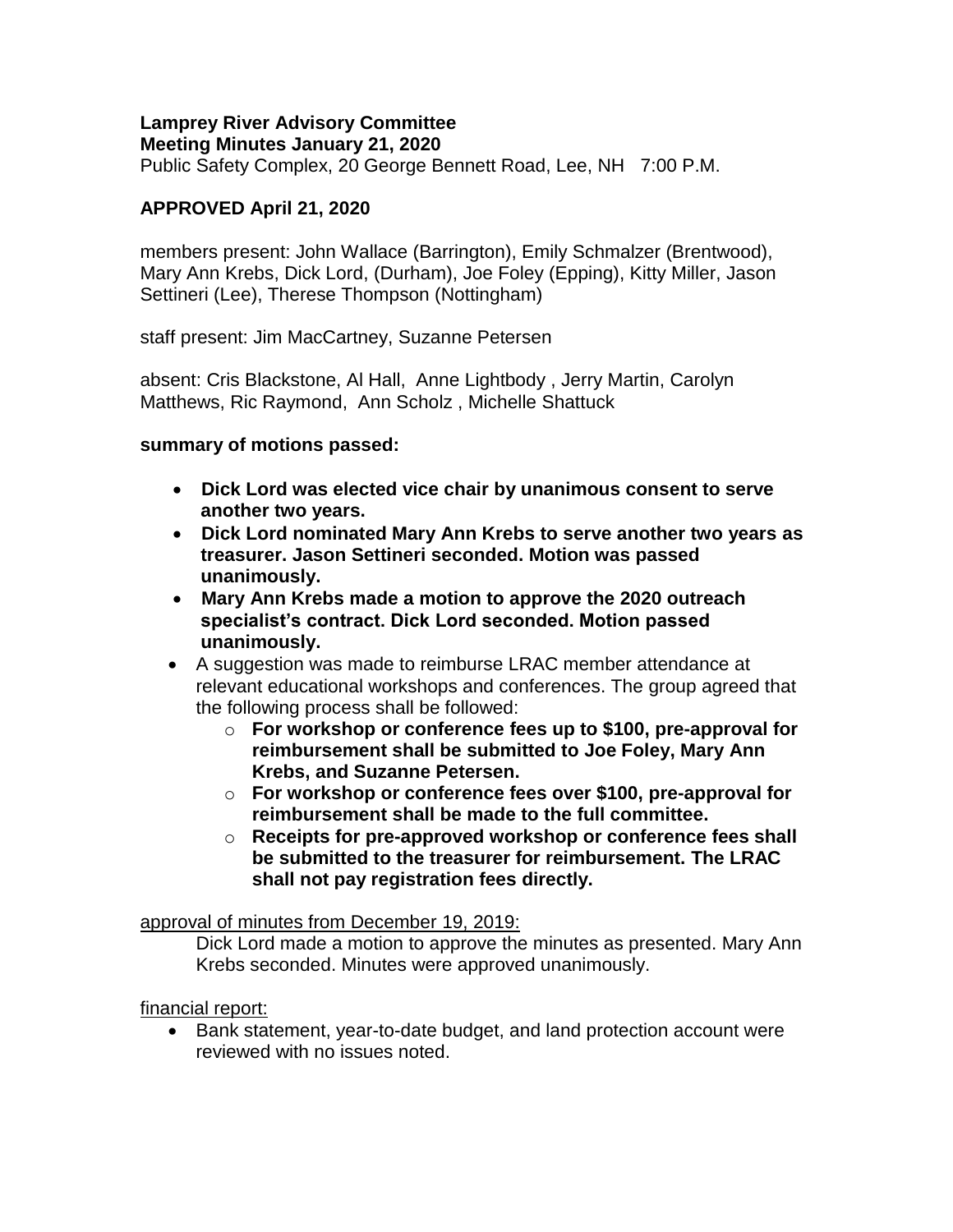The federal FY 2020 budget was recently signed and the Partnership Wild and Scenic Rivers got a significant increase. The NPS needs to file new paperwork which will take a while. The LRAC should start planning how to use the additional funding in its FY 2021 budget. Jim will need to know the committee's priorities before the end of February. FY2021 will be the fifth and final year of the current cooperative agreement.

### outreach, recreation, history, wildlife work group update:

- Two videos featuring David Carroll are complete. We need to wait for permission of one of David's publishers before we can make them available on You Tube, but local showings can begin. A suggestion was made to submit these to the Wild and Scenic Film Festival to engage a wider audience.
- The group is reviewing other websites and setting priorities for LRAC's new website.
- Mary Ann Krebs has begun work on growing LRAC's presence on Twitter.
- A six-part wildlife lecture/field trip series is being planned, as well as other activities for the year.

# project review:

- A culvert replacement in Lee was reviewed. Due to back-flooding by the Wiswall Dam impoundment, slip-lining the existing culvert was deemed to be the most practical solution.
- Several minimum impact wetland projects for Eversource maintenance projects were reviewed. The review team agreed to have the chair sign the applications, waiving further review or comments.
- A shoreland application for upgrades for a house on Pawtuckaway Lake in Nottingham was reviewed. No major issues were noted.

#### LRWA update: Not applicable.

#### town updates:

• Brentwood: The state is selling a former game farm and a group in town wants to buy it for conservation. A town vote will likely occur in this year's warrant articles.

#### new office:

Boxes are slowly getting unpacked and materials reorganized.

# election of officers**:**

- **Dick Lord was elected vice chair by unanimous consent to serve another two years.**
- **Dick Lord nominated Mary Ann Krebs to serve another two years as treasurer. Jason Settineri seconded. Motion was passed unanimously.**